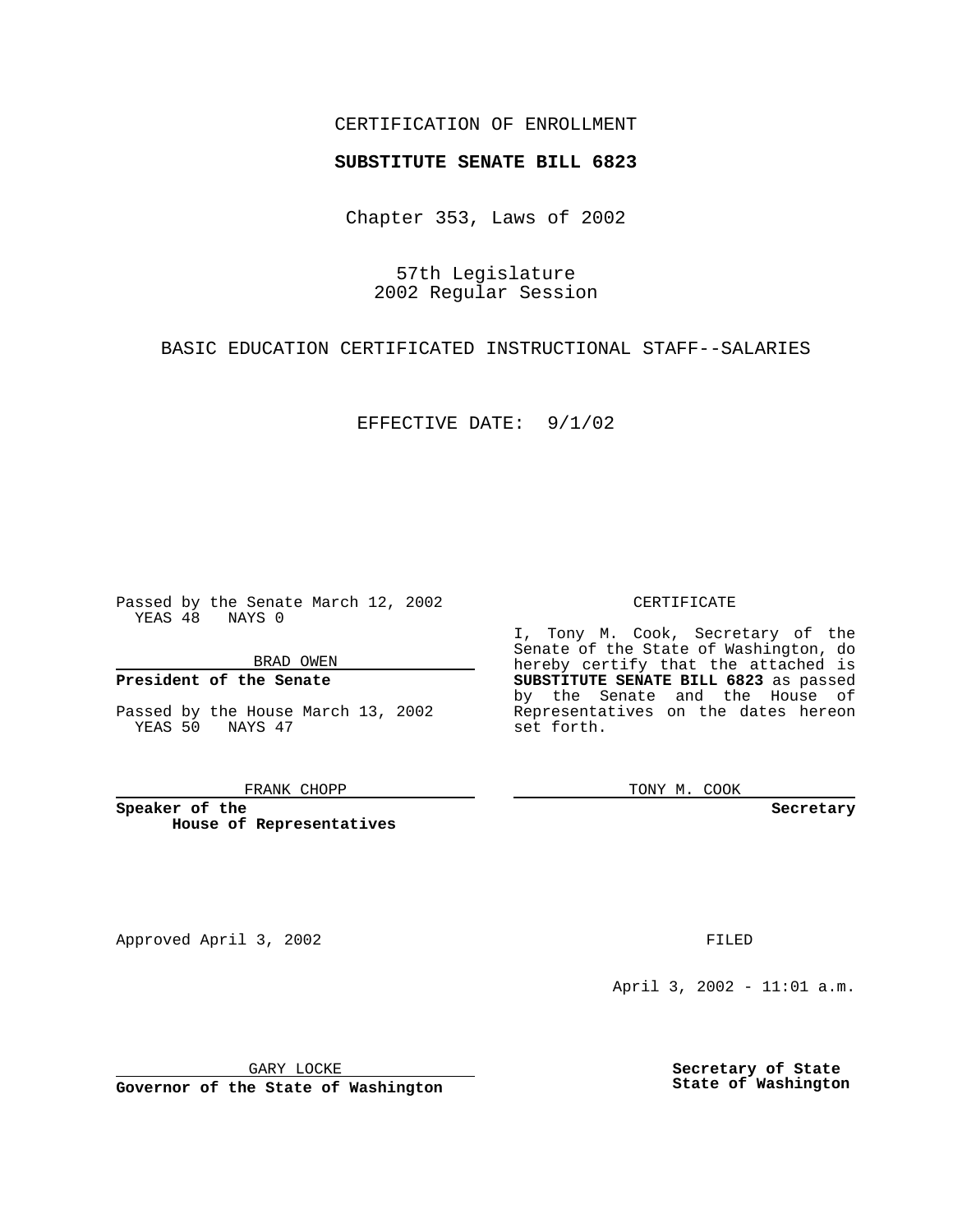# **SUBSTITUTE SENATE BILL 6823** \_\_\_\_\_\_\_\_\_\_\_\_\_\_\_\_\_\_\_\_\_\_\_\_\_\_\_\_\_\_\_\_\_\_\_\_\_\_\_\_\_\_\_\_\_\_\_

\_\_\_\_\_\_\_\_\_\_\_\_\_\_\_\_\_\_\_\_\_\_\_\_\_\_\_\_\_\_\_\_\_\_\_\_\_\_\_\_\_\_\_\_\_\_\_

Passed Legislature - 2002 Regular Session

### **State of Washington 57th Legislature 2002 Regular Session**

**By** Senate Committee on Ways & Means (originally sponsored by Senators Finkbeiner and McAuliffe)

READ FIRST TIME 03/04/2002.

 AN ACT Relating to the formula for determining certificated instructional staff salaries for state-funded basic education certificated instructional staff; amending RCW 28A.150.410 and 28A.400.200; and providing an effective date.

5 BE IT ENACTED BY THE LEGISLATURE OF THE STATE OF WASHINGTON:

6 **Sec. 1.** RCW 28A.150.410 and 1997 c 141 s 1 are each amended to 7 read as follows:

 (1) The legislature shall establish for each school year in the appropriations act a state-wide salary allocation schedule, for allocation purposes only, to be used to distribute funds for basic education certificated instructional staff salaries under RCW 28A.150.260.

13 (2) ((<del>The superintendent of public instruction shall calculate</del> 14 salary allocations for state funded basic education certificated 15 instructional staff by determining the district average salary for 16 basic education and special education instructional staff using the 17 salary allocation schedule established pursuant to this section.)) 18 Salary allocations for state-funded basic education certificated 19 instructional staff shall be calculated by the superintendent of public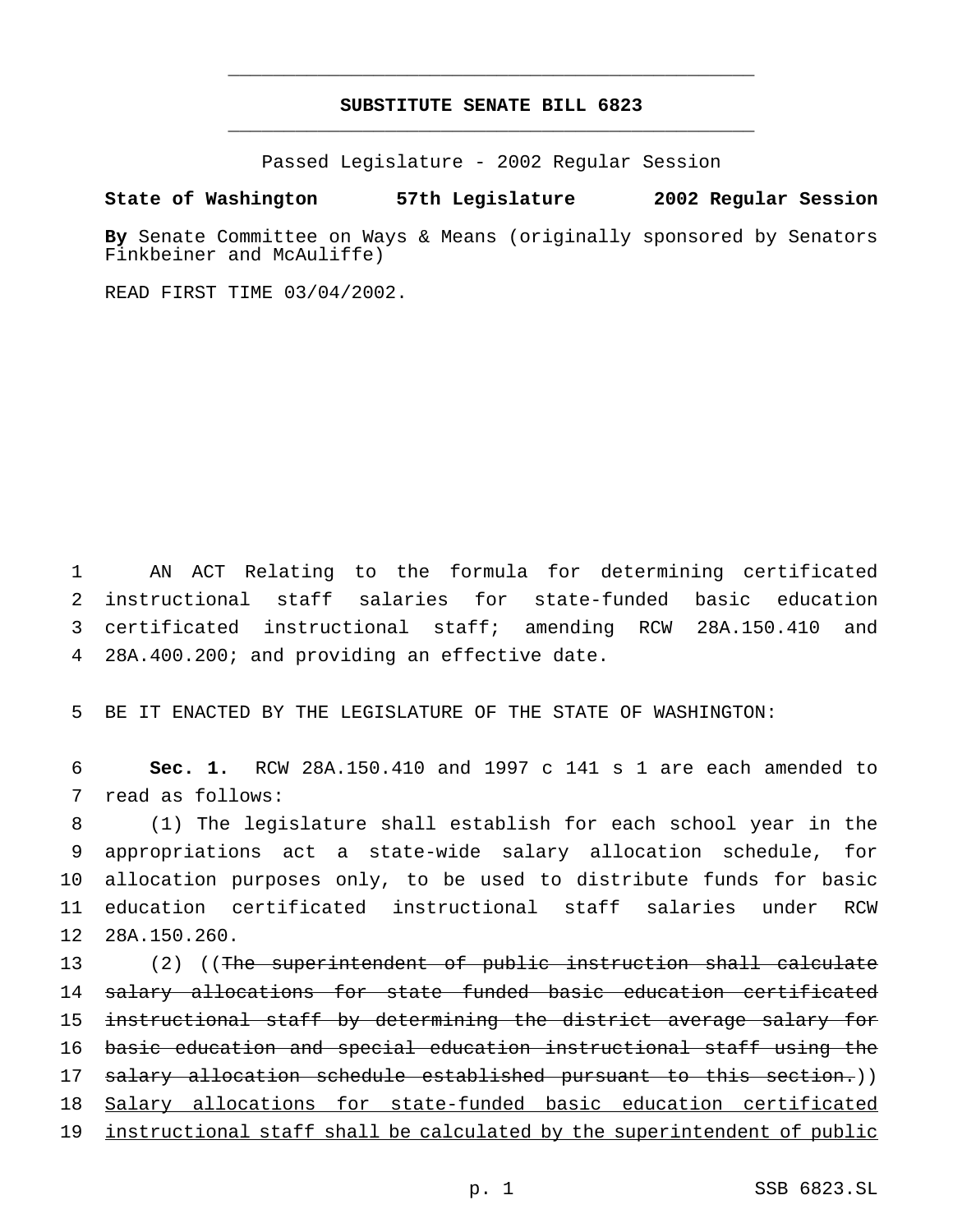instruction by determining the district's average salary for certificated instructional staff, using the statewide salary allocation schedule and related documents, conditions, and limitations established 4 by the omnibus appropriations act.

 (3) Beginning January 1, 1992, no more than ninety college quarter- hour credits received by any employee after the baccalaureate degree may be used to determine compensation allocations under the state salary allocation schedule and LEAP documents referenced in the 9 ((biennial)) omnibus appropriations act, or any replacement schedules and documents, unless:

(a) The employee has a masters degree; or

 (b) The credits were used in generating state salary allocations before January 1, 1992.

 **Sec. 2.** RCW 28A.400.200 and 1997 c 141 s 2 are each amended to read as follows:

 (1) Every school district board of directors shall fix, alter, allow, and order paid salaries and compensation for all district employees in conformance with this section.

 (2)(a) Salaries for certificated instructional staff shall not be less than the salary provided in the appropriations act in the statewide salary allocation schedule for an employee with a 22 baccalaureate degree and zero years of service; and

 (b) Salaries for certificated instructional staff with a masters degree shall not be less than the salary provided in the appropriations act in the statewide salary allocation schedule for an employee with a 26 masters degree and zero years of service;

27 (3)(a) The actual average salary paid to ((basic education and 28 special education)) certificated instructional staff shall not exceed 29 the district's average ((basic education and special education 30 program)) certificated instructional staff salary used for the state basic education allocations for that school year as determined pursuant to RCW 28A.150.410.

33 (b) Fringe benefit contributions for ((basic education and special 34 education)) certificated instructional staff shall be included as salary under (a) of this subsection only to the extent that the district's actual average benefit contribution exceeds the amount of the insurance benefits allocation provided per certificated instructional staff unit in the state operating appropriations act in